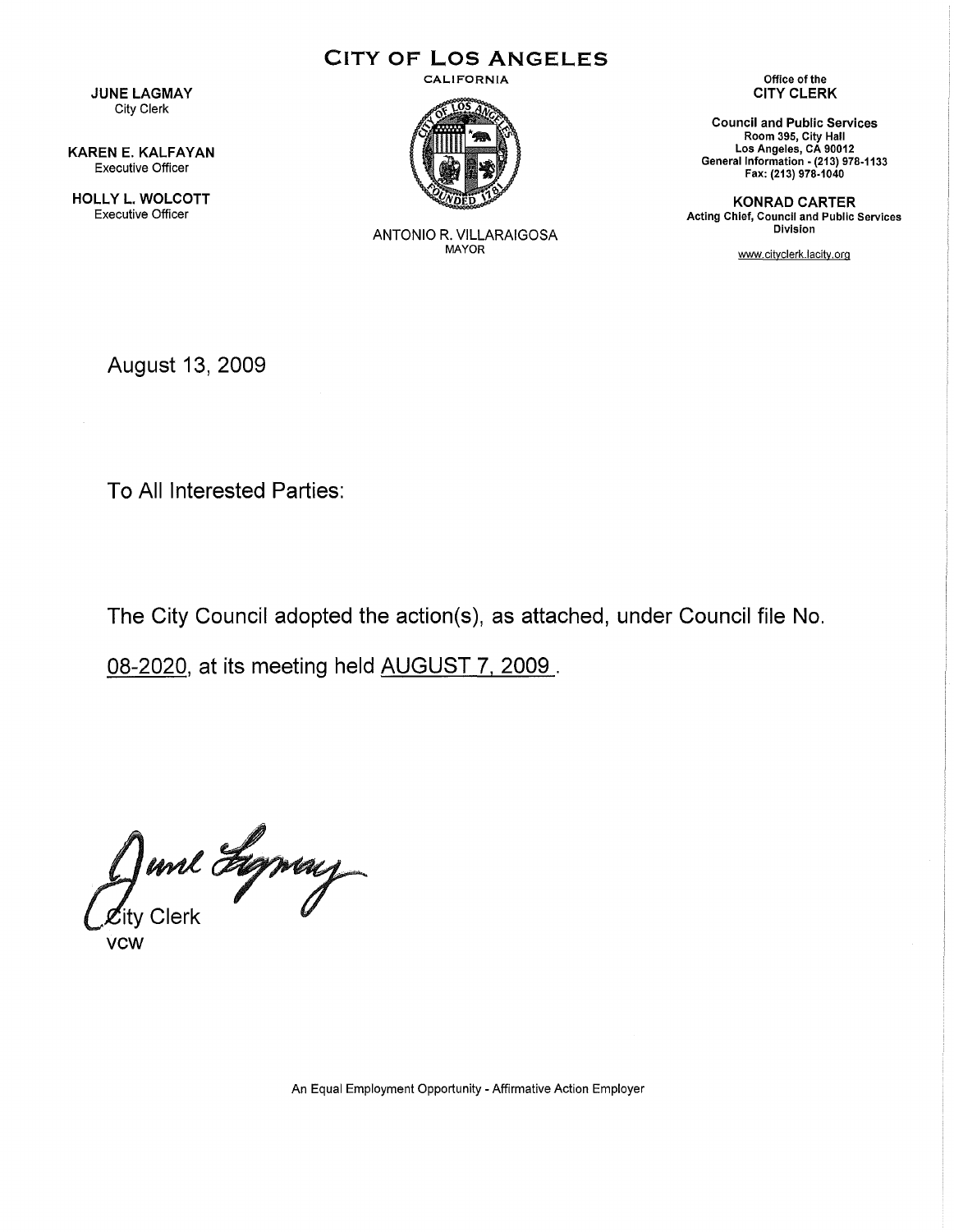| Mayor's Time Stamp YOR<br>RECEIVED<br>2009 AUG -7 PM 4:30<br>CITY OF LOS ANGELES                                                                           | TIME LIMIT FILES<br><b>ORDINANCES</b><br>City <b>ATHER STATIONS</b><br>2009 AUG -7 PM 4: 24<br><b>CITY CLERK</b><br>BY.<br>DEPUTY                                                                       |
|------------------------------------------------------------------------------------------------------------------------------------------------------------|---------------------------------------------------------------------------------------------------------------------------------------------------------------------------------------------------------|
| COUNCIL FILE NUMBER 48-2020                                                                                                                                | <b>COUNCIL DISTRICT_</b>                                                                                                                                                                                |
| COUNCIL APPROVAL DATE AUGUST 7, 2009                                                                                                                       | 'AUG 17.2009<br>LAST DAY FOR MAYOR TO ACT                                                                                                                                                               |
| ORDINANCE TYPE: Crd of Intent Zoning                                                                                                                       | $\mathbf{x}$<br>Personnel<br>General                                                                                                                                                                    |
| LAMC<br>Improvement                                                                                                                                        | LAAC CU or Var Appeals - CPC No.                                                                                                                                                                        |
| SUBJECT MATTER: AMENDING SECTIONS 14.4.1, 14.4.2, 14.4.4 AND 14.4.6 OF CHAPTER 1 OF THE                                                                    | LOS ANGELES MUNICIPAL CODE (LAMC) TO REGULATE OFF-SITE SIGNS, OFF-SITE<br>DIGITAL DISPLAYS, SUPERGRAPHIC SIGNS AND FREEWAY VISIBILITY OF SIGNS<br>$21$ SNN 600<br><b>APPROVED</b><br><b>DISAPPROVED</b> |
| PLANNING COMMISSION                                                                                                                                        |                                                                                                                                                                                                         |
| DIRECTOR OF PLANNING                                                                                                                                       | DEPU<br>X.                                                                                                                                                                                              |
| <b>CITY ATTORNEY</b><br>CITY ADMINISTRATIVE OFFICER                                                                                                        | $\mathcal{Q}$                                                                                                                                                                                           |
| <b>OTHER</b>                                                                                                                                               | ഗ്ന                                                                                                                                                                                                     |
| DATE OF MAYOR APPROVAL, DEEMED APPROVED OR *VETO<br>(*VETOED ORDINANCES MUST BE ACCOMPANIED WITH OBJECTIONS IN WRITING PURSUANT TO CHARTER SEC. 250(b) (c) | AUG 1 1 2009                                                                                                                                                                                            |
| (CITY CLERK USE ONLY PLEASE DO NOT WRITE BELOW THIS LINE)                                                                                                  |                                                                                                                                                                                                         |
| DATE RECEIVED FROM MAYOR <b>6</b> 12.09                                                                                                                    | $+ 180841$<br>ORDINANCE NO.                                                                                                                                                                             |
| 8.14.09<br>DATE PUBLISHED<br>DATE POSTED                                                                                                                   | $8 - 14 - 09$<br>EFFECTIVE DATE                                                                                                                                                                         |
| ORD OF INTENT: HEARING DATE                                                                                                                                | ASSESSMENT CONFIRMATION                                                                                                                                                                                 |
| $NO \_$<br>ORDINANCE FOR DISTRIBUTION: YES                                                                                                                 |                                                                                                                                                                                                         |
| Calagend\ 082020 .ord                                                                                                                                      |                                                                                                                                                                                                         |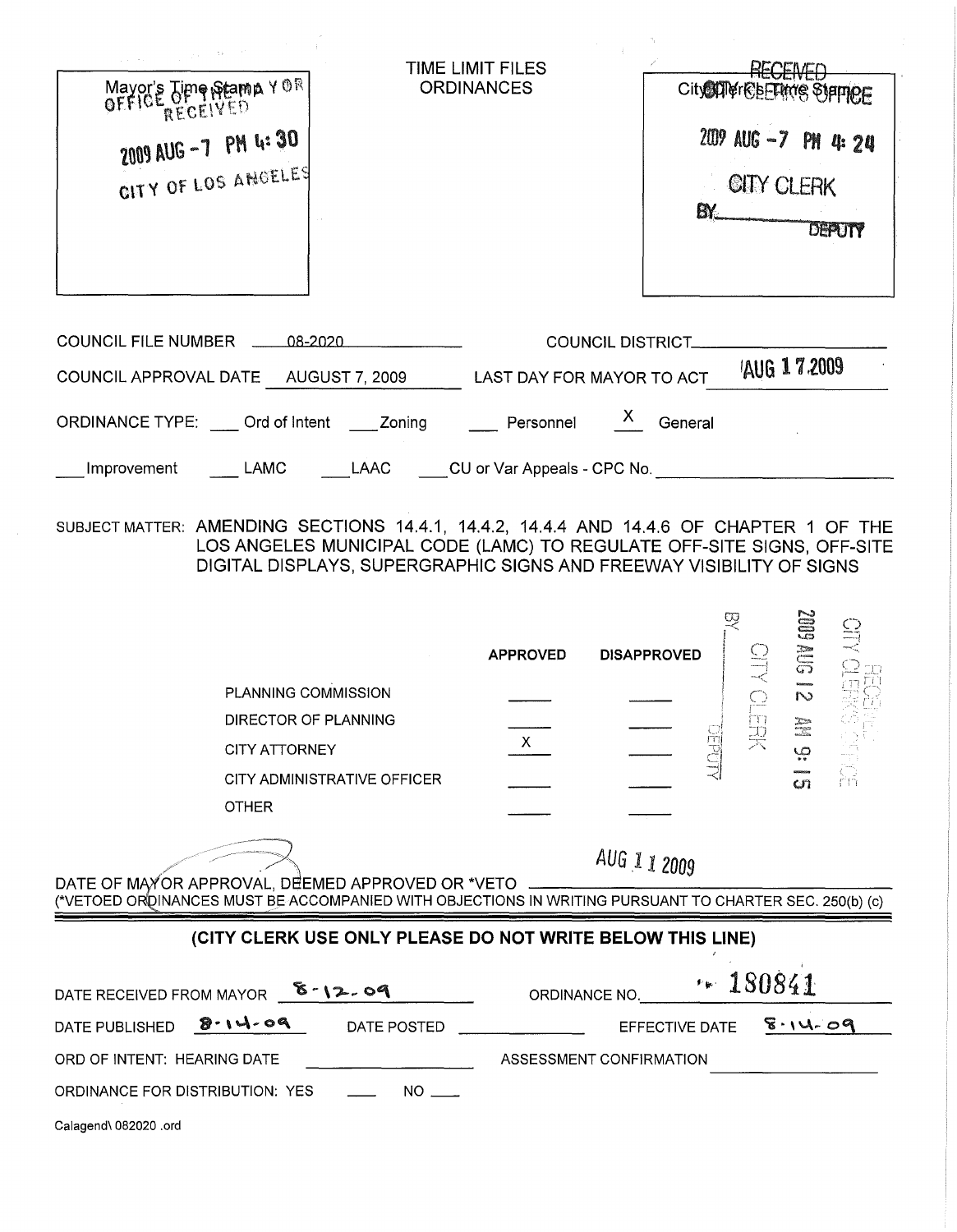#### VERBAL MOTION

I HEREBY MOVE that Council ADOPT the following recommendations of the City Attorney (Item No.21, CF 08-2020) relative to amending Sections 14.4.1, 14.4.2, 14.4.4 and 14.4.6 of Chapter 1 of the Los Angeles Municipal Code (LAMC) to regulate off-site signs, off-site digital displays, supergraphic signs and freeway visibility of signs, SUJECT TO THE APPROVAL OF THE MAYOR:

- 1. FIND that adoption of the proposed ordinance will not have a significant impact on the environment, pursuant to the California Environmental Quality Act (CEQA), and ADOPT Negative Declaration No. ENV-2009-009-ND filed January 7, 2009.
- 2. ADOPT the FINDINGS of the Director of Planning as set forth in the letter dated August 4, 2009, as the Findings of the Council.
- 3. PRESENT and ADOPT the accompanying ORDINANCE amending Sections 14.4.1, 14.4.2, 14.4.4 and 14.4.6 of Chapter 1 of the LAMC to regulate off-site signs, off-site digital displays, supergraphic signs and freeway visibility of signs.
- 4. DIRECT the City Clerk to file a Notice of Determination, in accordance with Section of the State CEQA Guidelines, if the subject Ordinance is enacted.

Fiscal Impact Statement: None submitted by the City Attorney. Neither the City Administrative Officer nor the Chief Legislative Analyst has completed a financial analysis of this report.

Community Impact Statement: None submitted.

PRESENTED BY \_\_\_\_

ED P. REYES Councilmember, 1st District

SECONDED BY

BERNARD C. PARKS Councilmember, 8th District

August 7, 2009

CF 08-2020

LOS ANGELES CITY COUNCIL

TO THE MAXOR FORTHWITH /t{/11 VI}P *In* o{ID */1* 

o:\docs\council agendas\mk\08-2020.mot.doc

MAYOR WITH FILE